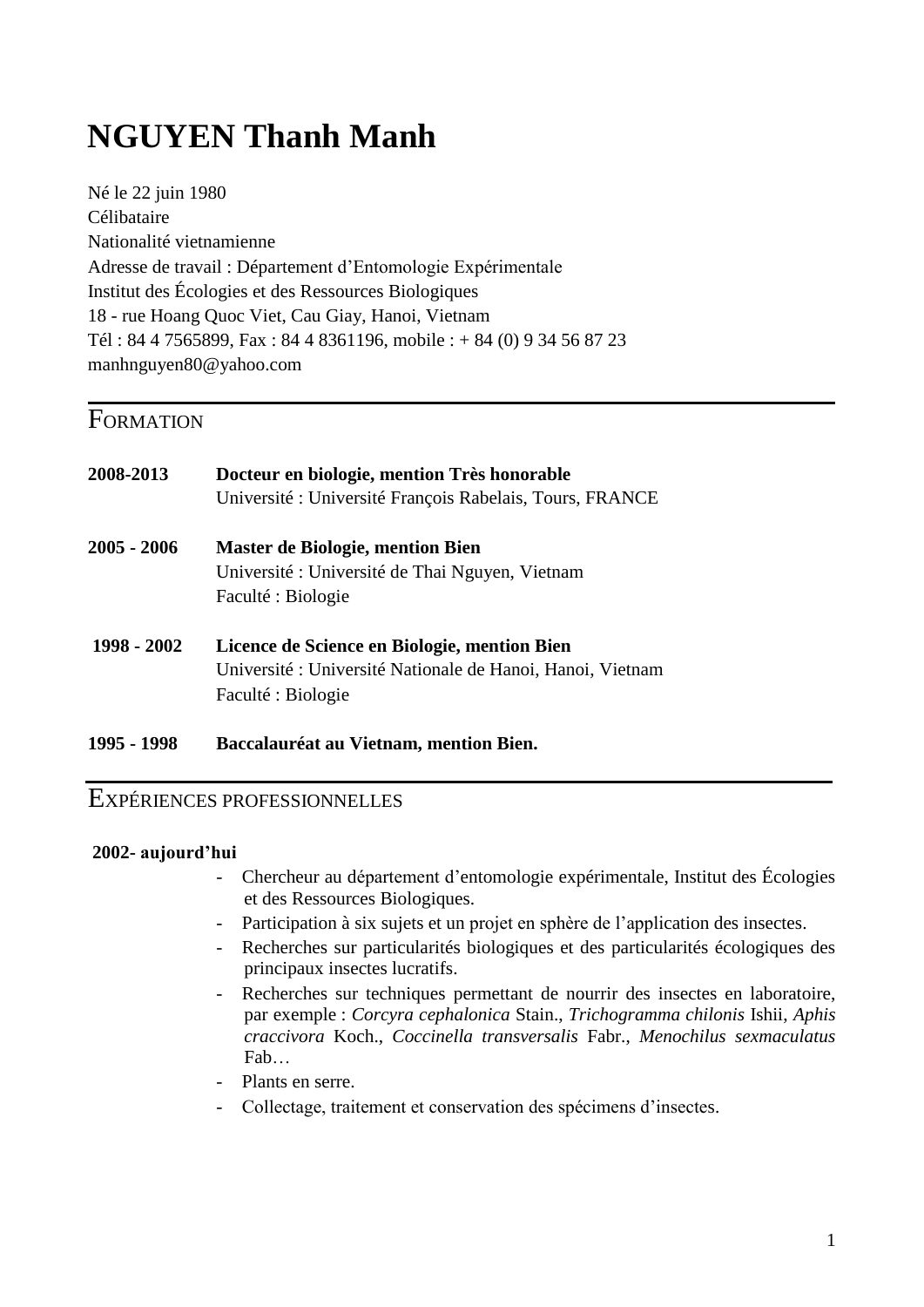#### **PUBLICATIONS**

- **Thanh Manh Nguyen**, Christophe Bressac, Claude Chevrier, 2013. Heat stress affects male reproduction in a parasitoid wasp. Journal of Insect physiology. 59, 248-254.
- Charlotte Lécureuil, Nathalie Rougiere, **Thanh Manh Nguyen**, Christophe Bressac, Claude Chevrier, 2012. Les hymenoptères parasitoides : des modèles pour l'étude de l'hypofertilité male. Médecine/Science 28 : 76-81.
- **Nguyen Thanh Manh**, Mai Phu Quy, 2008. The influence of food on some biological characteristics of transverse ladybird beetle *Coccinella transversalis* Fabr. (Col.: Coccinellidae) and its role in controlling aphids damaged vegetables. Proceedings of the  $6<sup>th</sup>$  Vietnam National Conference on Entomology. p. 86-96.
- Vu Thi Chi, Mai Phu Quy, **Nguyen Thanh Manh**, Han Rhichou, 2008. Dynamic of longan stink bug eggs and their rate of parasitation in Bac Ninh province. Proceedings of the  $6<sup>th</sup>$ Vietnam National Conference on Entomology. p. 24 - 29.
- Nguyen Thi Hanh, Mai Phu Quy, Vu Thi Chi, **Nguyen Thanh Manh**, 2008. Additing some morphology and biological characteristics of Japanese red ladybird *Propylea japonica* (Thunberg, 1781) (Col.: Coccinellidae). Proceedings of the  $6<sup>th</sup>$  Vietnam National Conference on Entomology. p. 213-219.
- Truong Xuan Lam, Pham Dinh Sac, Nguyen Thi Phuong Lien, Nguyen Duc Hiep, **Nguyen Thanh Manh**, 2007. Initial investigations on the distribution of some groups of asassin insects and spiders in the North-western Vietnam. Proceedings of the  $2<sup>nd</sup>$  National Scientific Conference on Ecology and Biological Resources, Hanoi. p. 443 - 450.
- Vu Thi Chi, Mai Phu Quy, **Nguyen Thanh Manh**, 2007**.** The influence of food and preserving temperature on living and parasitizing capacity of *Costesia plutellae* Kurdjumov (Hymenoptera: Braconidae). Proceedings of the 2<sup>nd</sup> National Scientific Conference on Ecology and Biological Resources, Hanoi. p. 339-342.
- Truong Xuan Lam, Pham Dinh Sac, Nguyen Thi Phuong Lien, **Nguyen Thanh Manh**, 2007. Diversity of some groups of assassin insects and spiders, and the common species, role in plant at some Nature reserves, North-western Vietnam. Proceedings of the 2007<sup>th</sup> National Conference on life sciences, Quy Nhon. p. 89 - 92.
- Mai Phu Quy, Vu Thi Chi, Nguyen Thi Thuy, Nguyen Thi Hanh, **Nguyen Thanh Manh**, Han Rhichou, 2007. Some morphology and biological characteristics of longan stinkbug Tessaratoma papillosa (Drury, 1770) in the North of Vietnam. Proceedings of the  $2007<sup>th</sup>$ National Conference on life sciences, Quy Nhon. p. 147-150.
- **Nguyen Thanh Manh**, Mai Phu Quy, Nguyen Thi Hanh, 2005. Some biological characteristics of *Diaeretiella rapae* (M' Intosh) (Hymemoptera: Aphididae) and it's role in controlling grey aphids *Brevicorynae brassicae* (L.). Proceedings of the 5<sup>th</sup> Vietnam National Conference on Entomology. p.132-136.
- Mai Phu Quy, Vu Thi Chi, **Nguyen Thanh Manh**, 2005. Some biological characteristics of the predator *Coccinella transversalis* Fabricius (Coleoptera: Coccinellidae). Proceeding of the 5th Vietnam National Conference on Entomology. p. 181-183.
- Mai Phu Quy, Khuat Dang Long, **Nguyen Thanh Manh**, Nguyen Thi Hanh, Pham Thi Lai, 2005. The result of applying wasps *Trichogramma chilonis* Ishii (Hym., Trichogrammatidae) to control sugarcane stem borers in Yen Thuy District, Hoa Binh Province. Proceedings of the 1<sup>nd</sup> National Scientific Conference on Ecology and Biological Resources, Hanoi. p. 604 - 610.
- Mai Phu Quy, Khuat Dang Long, **Nguyen Thanh Manh**, Vu Thi Chi, Nguyen Thi Thuy, 2005. Some results of studying on sugarcane stem borers in Yenthuy district, Hoa Binh province. Proceedings of the 1<sup>nd</sup> National Scientific Conference on Ecology and Biological Resources, Hanoi. p. 814 - 821.